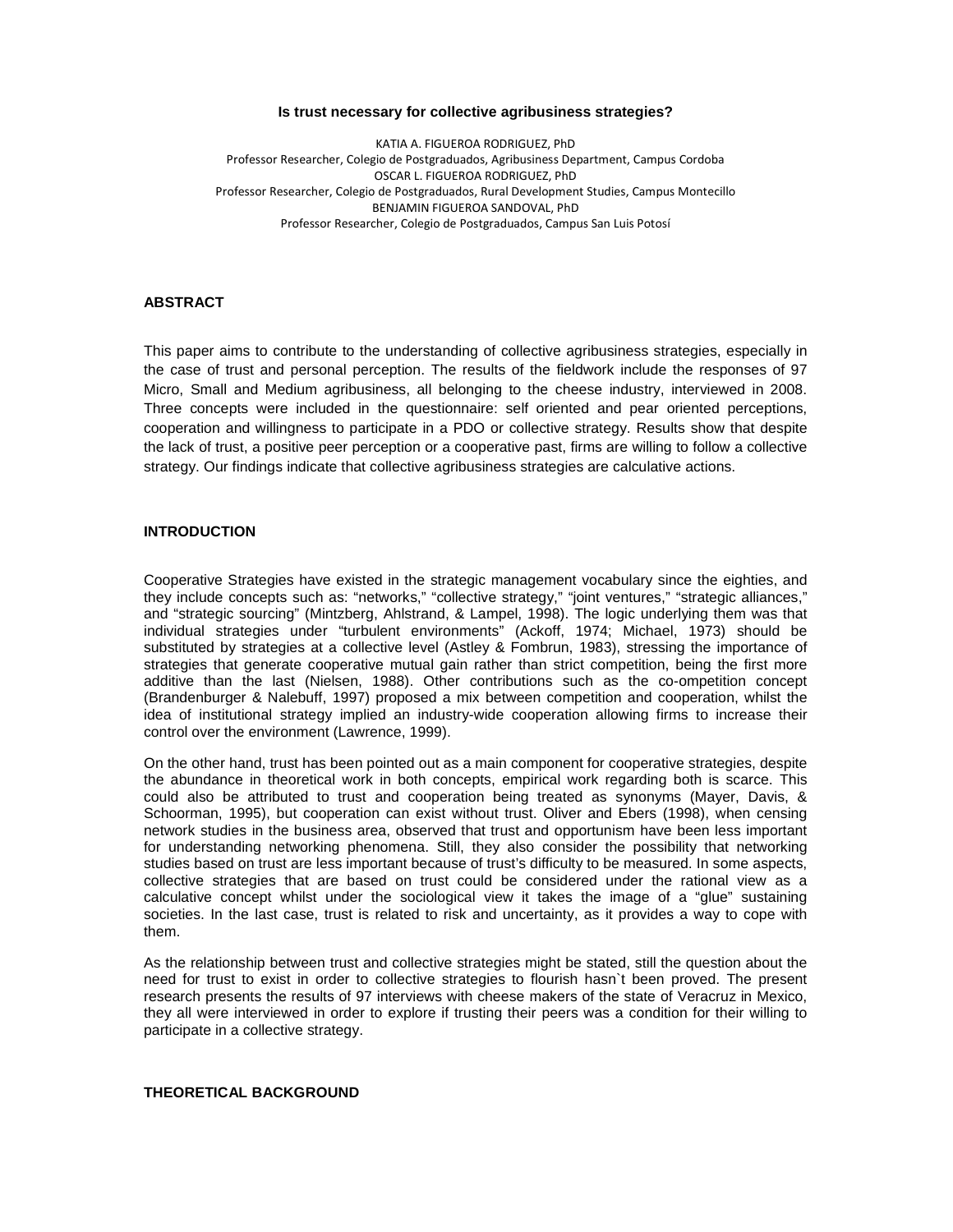Collective strategies can take several forms, in a study made by Porac et al. (1989) concerning Scottish knitwear manufacturers, they found that: "From their point of view, no other producers can manufacture the kinds of sweaters that they manufacture. Thus, when asked to discuss their competition, they focus mainly upon each other…" (Porac et al., 1989: 407). Other examples of Micro and SME following cooperative strategies, include the firms participating in Toyota City (Fane, Vaghefi, Van Deusen, & Woods, 2003), in this case out-sourcing as a second strategy reshapes the cooperative agreements. In both cases, geographical proximity has been an important element for implementing cooperative strategies. Other contributions, such as Axelrod's (1984), concluded that cooperation can be achieved using a tit-for-tat strategy, which disregards the environment where all that is needed is rationality. In this case, as cooperation and trust are related, trust will also depend on the shadow of the past and the shadow of the future (Figueroa Rodríguez & Figueroa Rodríguez, 2007).

Dwivedi et al. (2003) found in the literature seven bases for trust: characteristic based trust (belonging to the same family/community), process based trust (related to the business ties), institutional based trust (Zucker, 1986); deterrence based trust, identification based trust (Shapiro, Sheppard, & Cheraskin, 1992); calculus based trust and knowledge based trust (Lewicki & Bunker, 1996). Another classification of trust has been suggested by Kramer et al. (1996), specially considering the collective level: a) Reciprocity trust –'I will engage in trust behavior because I believe you are likely to do the same'. b) Elicitative trust –'By engaging in trust, I induce others to do the same'. c) Compensatory trust –Members consider collective trust as a valuable shared resource worth protecting. d) Moralistic trust –'I will act in a trusting and trustworthy fashion irrespective of what others in the group do or don't do.' In any case, trust, for the ends of this research, is considered either as calculative or as socially constructed, being both interrelated. Kramer et al. (1996: 384), expose that "all decisions about trust, at least to some degree, turn upon calculation." As several definitions for trust exist, McEvily et al. (2003: 92) definition was retained: "Trust is the willingness to accept vulnerability based on positive expectation about another's intentions or behaviors."

## **METHODS**

The research was carried out in 2008; perceptions of 97 owners of micro, small and medium cheeseproduction firms in Mexico were interviewed regarding their willingness to participate in a collective strategy. In this case, the collective strategy was the establishment of a PDO (Protected Denomination Origin) for the "Jarocho" cheese, a regional endemic cheese. We used a snowball technique in order to reach the firms and a closed questionnaire; results were based in ten basic questions.

### **RESULTS AND DISCUSION**

The first variable is the personal perception of the firm owner. In general the owners had a positive perception of their selves, as they considered themselves as hardworking (17.5%) and responsible (12.4%), or a mix of positive characters (26.8), on the other hand they disregarded the cooperative (7.2%) and independent (4.1%) labels.

In general, they had good to regular relations with other cheese makers (75.3 and 22.7% respectively) and only 2.1% of them expressed they had bad relationships with the other firms. This is in accordance with their general perception of others, as they thought they were participative (53.6%), still, the other group thought that the other cheese makers were unreliable (18.6%), individualistic (23.7%) and they did not participate with others (4.1%).

Twenty-five percent of the firms reported having some degree of exchange with other firms, still in most of the cases this was not the case. Half of the firm owners considered that there are may rivals in the market, and 41.2% consider that they do not have rivals. In general, they considered that their market is quite sure (39.2%), and that the client determines the safety of the market (37.1%), only 18.6 and 4.1% of the owners believed that there is a lot of rivals and disloyalty.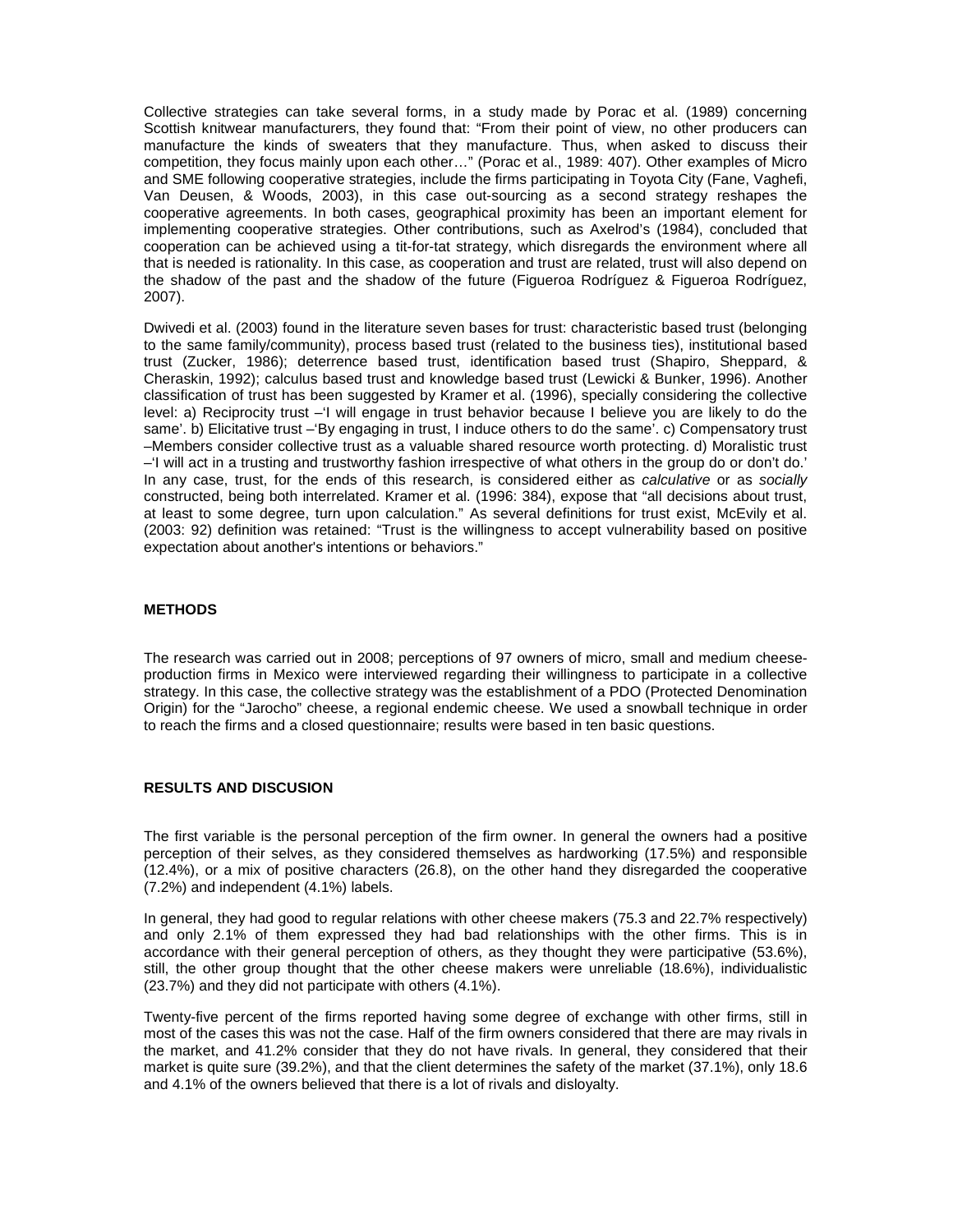The last part of the questionnaire explored the collective strategy issue; in this case, owners were asked if they knew what a PDO was. Our findings show that 92.8% of them did not knew what a PDO was, still, 83.5 percent were willing to participate, 82 of 97 firm owners were willing to participate in an association and 72 of 97 firm owners were willing to make changes in their process in order to participate in the PDO.

All variables were tested for correlations with a .05 level of significance, no correlation results were found.

As it can be observed, agribusiness owners mentioned having a good relationship with others; still, there is no general pattern, as owners considered others as participative, individualistic and unreliable. This means that either having good relationships did not implied business relations so there are limited to casual encounters, or that they define having a good relationship despite the negative perceptions they have of others. In the same line of thinking are the firm owners that considered people to be participative still, they did not cooperate with others, or they believed having many market rivals despite their believes in others cooperative rational. Finally, regarding the interest of participating in a PDO, most of the agribusiness owners were willing to participate.

### **CONCLUSIONS**

The understanding of the agribusiness firms' willingness to participate in collective strategies lacks of empirical evidence for the better knowledge of local strategies that might help firms cope with global treats. In order to contribute to this research topic, we interviewed 97 firm owners of the dairy industry and asked their self perceptions, the perceptions of other cheese producers and their willingness to implement a collective strategy, such as a PDO.

Our findings support Axelrod's (1984), conclusion that cooperation can be achieved using a tit-for-tat strategy, which disregards the environment where all that is needed is rationality. In this sense, it does not matter what they believe of each other, or if they have good relationships between them, they will be willing to participate in a collective agribusiness strategy, even when they do not trust each other.

# **LIMITS OF THE RESEARCH AND FUTURE DIRECTIONS**

The main limit of our research is the fact that firms belonged to only one kind of industry reduces the validity of our results. The second consideration is the scale used for evaluating the perceptions; a seven point Linkert scale would have been preferable. Finally, it would have been preferable to have a multicultural sample; this would allow making more adequate contributions. Concerning the future directions, it would be interesting to retest our study, in a cross-industry scenario in order to overcome the limitations of our study.

#### **REFERENCES**

Ackoff, R. 1974. **Redesigning the future**. New York, NY: Wiley & Sons.

- Astley, W. G., & Fombrun, C. J. 1983. Collective strategy: The social ecology of organizational environments. **Academy of Management Review**, 8(4): 576-583.
- Axelrod, R. 1984. **The evolution of cooperation**. New York: Basic Books.

Brandenburger, A. M., & Nalebuff, B. J. 1997. **Co-opetition**. New York, NY: Currency Doubleday.

- Dwivedi, M., Varman, R., & Saxena, K. K. 2003. Nature of trust in small firm clusters. **International Journal of Organizational Analysis**, 11(2): 93-104.
- Fane, G. R., Vaghefi, M. R., Van Deusen, C., & Woods, L. A. 2003. Competitive advantage the Toyota way. **Business Strategy Review**, 14(4): 51-60.